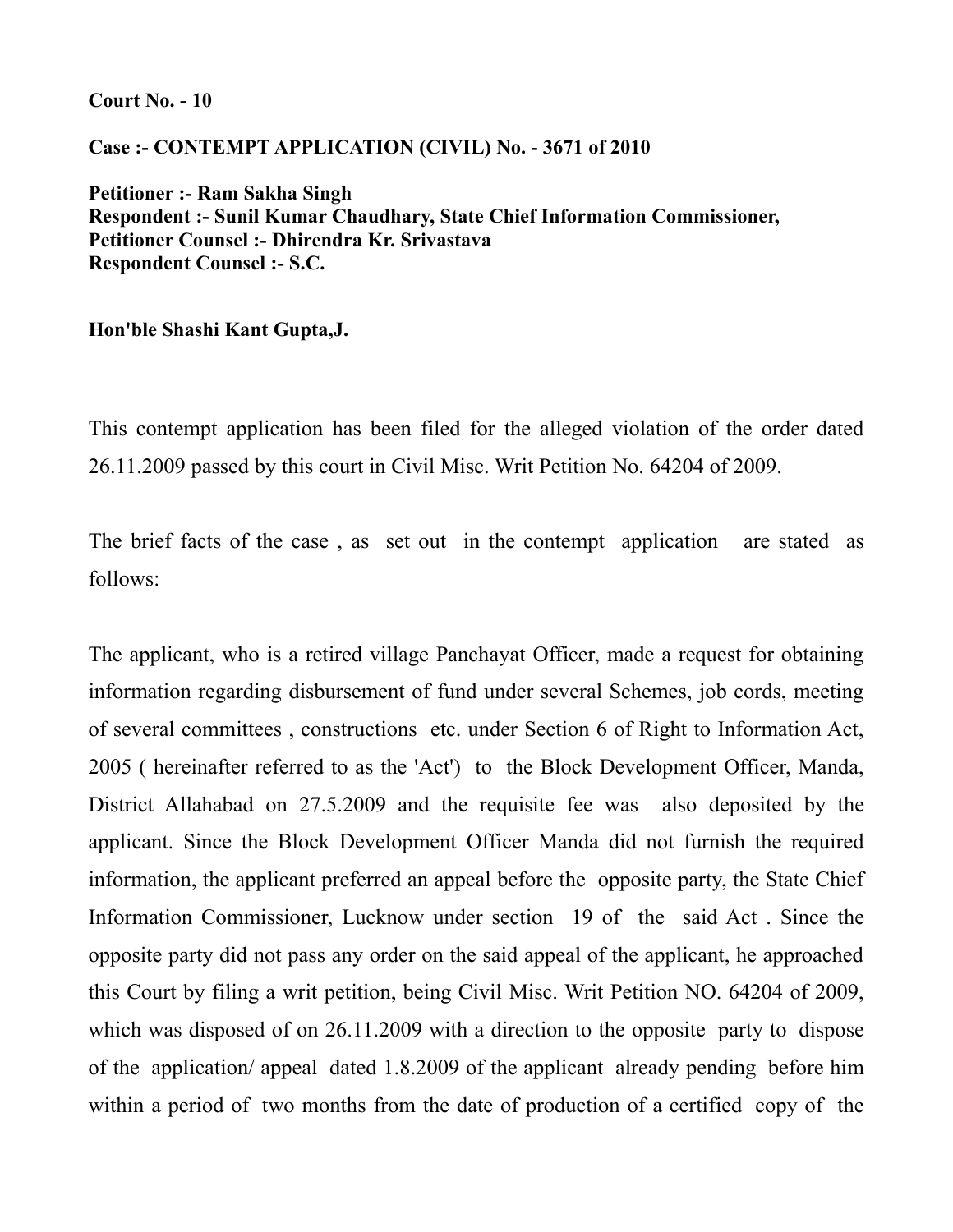order before him.

According to the applicant, when despite order of this court , no order was passed by the opposite party , he again approached this court by filing contempt application no. 1135 of 2010 which was finally disposed of on 19.3.2010 directing the opposite party to decide the said application within a month from the date of receipt of the said order. When , despite the above orders having been passed by this court, no order was passed by the opposite party, the applicant again approached this court by filing the present second contempt application and this court by order dated 3.8.2010 issued notice to the opposite party granting one more opportunity to comply with the order of this court.

Heard the learned counsel for the applicant, Mr. K. R. Singh, learned Standing Counsel for the opposite party and perused the record.

After receipt of the notice, an affidavit of compliance has been filed by the opposite party and the averments made in paragraphs 7 and 8 thereof, which are very relevant for the purpose of the present case, run as under:

> *"7. That, it is stated that the order dated 26.11.2009 passed by this Hon'ble Court stood complied with, with the disposal of the application dated 1.8.2009 on 18.1.2010. It is stated that the application was filed by the applicant on 1.8.2009 before the State Information Commissioner was taken up on 4.1.2010, on which date the applicant was present. In his presence the next date was fixed as 18.1.2010. On 18.1.2010, the applicant was present but nobody had appeared on behalf of the opposite parties and therefore a detailed order was passed by the deponent on 18.1.2010, in the presence of the applicant. Photostat copies of the order passed on 4.1.2010 as well as final order dated 18.1.2010 are being annexed herewith and marked as Annexure Nos. 1 and 2 to this compliance affidavit.*

> *8. That, from the aforesaid facts, it is apparent on the face of record that the allegations with which the present contempt application as well as the earlier contempt application were filed is totally baseless and false."*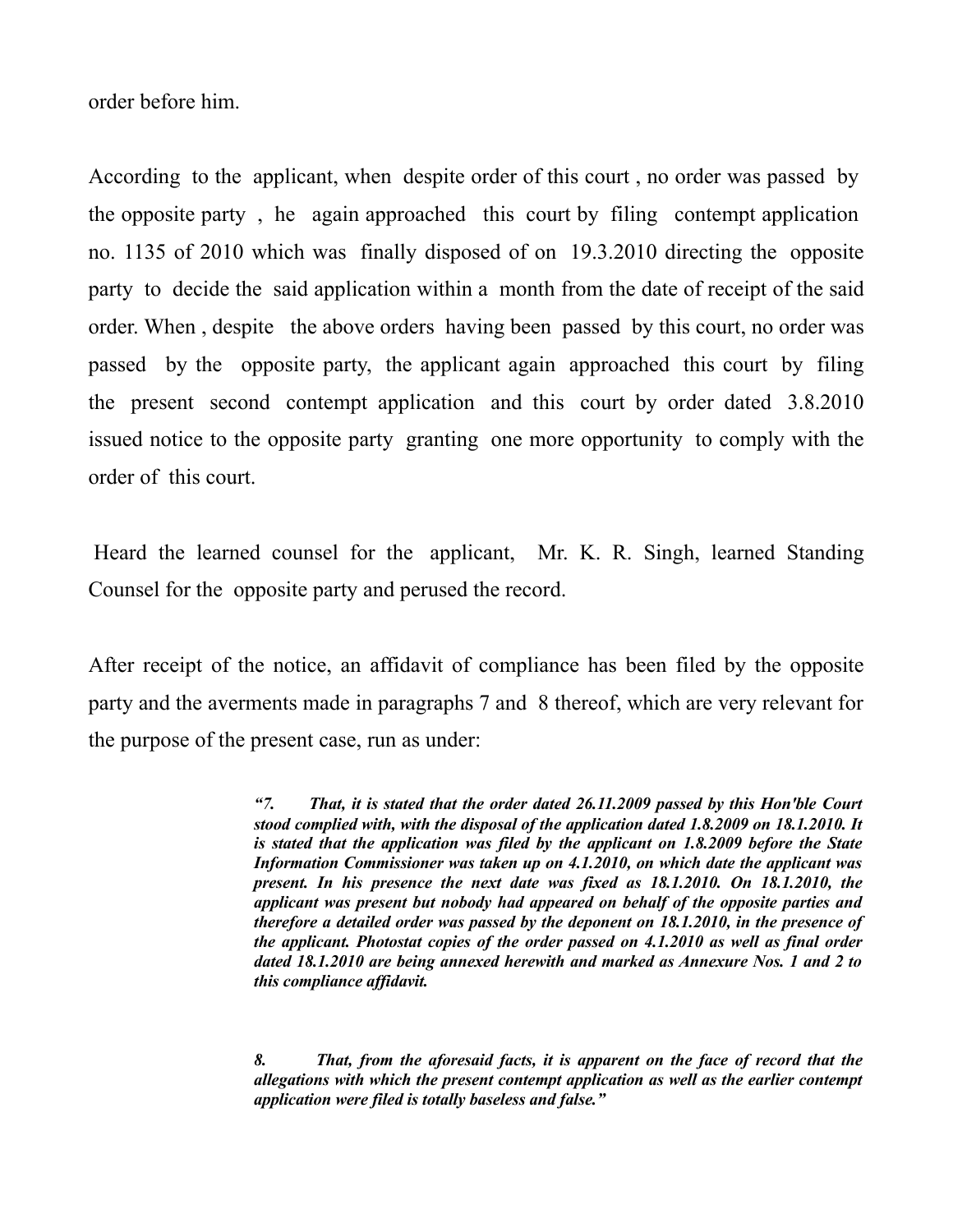Referring to the above averments, learned Standing Counsel submitted that a detailed order was passed on 18.1.2010 in the presence of the applicant whereby penalty of Rs. 250/- each day till information is furnished to the applicant subject to payment of the maximum penalty of Rs. 25000/- was imposed upon the State Public Information Officer.

At this juncture, it would be useful to refer to the orders dated 4.1.2010 and 18.1.2010 passed by the opposite party under section 19 of the Right to Information Act, 2005, which are reproduced as under:

शिकायत संख्या–एस 7 / 2743  $\,$  / सी  $\,$  / 09 माननीय श्री सुनील कुमार चौधरी राज्य सूचना आयुक्त

आदेश

**वादी उपस्थित है**। प्रतिवादी की ओर से कोई भी उपस्थित नही है। वादी द्वारा बताया गया कि उन्हे वांछित सूचनाए उपलब्ध नही कराई गई है। प्रतिवादी जन सूचना अधिकारी कार्यालय खण्ड विकास अधिकारी विकास खण्ड माण्डा इलाहाबाद को स्पीड पोस्ट से नोटिस जारी की जाये कि वे अगली तिथी को उपस्थित होकर कारण बताये कि वादी को वांछित सूचनाय निश्चित समयावधि में उपलब्ध न कराये जाने के कारण क्यो न उनके विरूद्व सूचना अधिकार अधिनियम 2005 के प्रावधानों के अर्न्तगत दण्डात्मक कार्यवाही की जाये? अपने स्पष्टीकरण के साथ जन सूचना अधिकारी कार्यालय खण्ड विकास अधिकारी विकास खण्ड इलाहाबाद अगली तिथि को आयोग में व्यक्तिगत रूप से उपस्थित होगे । इस वाद की अगली सुनवाई दिनांक 18–01–2010 को होगी।

 $04 - 01 - 2010$ 

शिकायत संख्या-एस  $7/2743$  /सी /09

माननीय श्री सुनील कुमार चौधरी राज्य सूचना आयुक्त

आदेश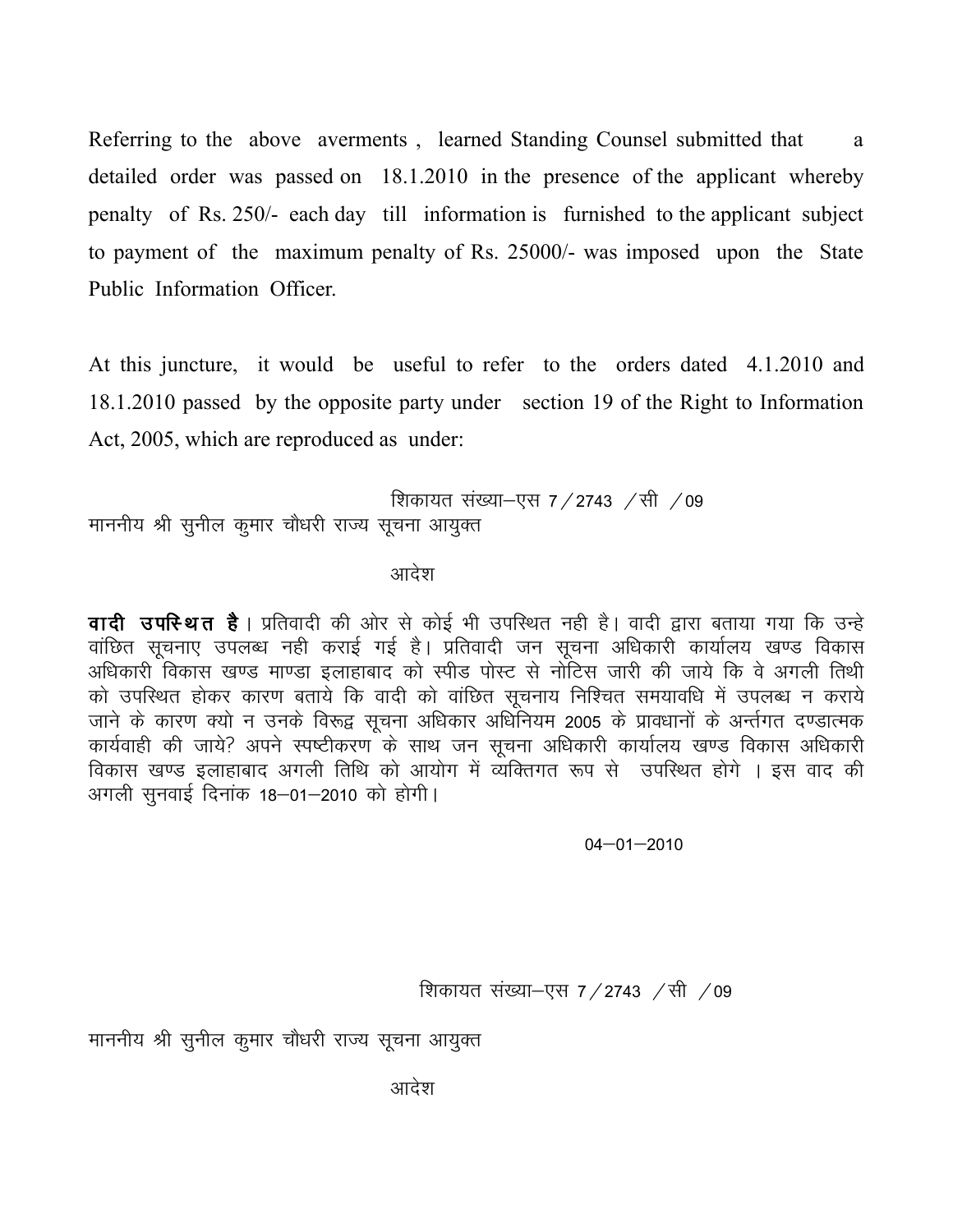वादी उपस्थित है। प्रतिवादी की ओर से कोई भी उपस्थित नही है। वादी द्वारा बताया गया कि उन्हे वांछित सूचनाए उपलब्ध नही कराई गई है। पिछली तिथी को जन सूचना अधिकारी कार्यालय खण्ड विकास अधिकारी विकास खण्ड माण्डा इलाहाबाद को स्पीड पोस्ट से नोटिस जारी की उन्हे यह स्पष्ट करने के लिये यह कहा गया था कि उनके द्वारा वादी को वांछित सूचनाये उपलब्ध न कराये जाने के कारण क्यो न उनके विरूद्व सूचना अधिकार अधिनियम 2005 के प्रावधानों के अर्न्तगत दण्डात्मक कार्यवाही की जाये? आयोग की नोटिस के कम मे आज भी प्रतिवादी की ओर से कोई भी उपस्थित नही है। उनके द्वारा कोई स्पष्टीकरण भी आयोग में प्रस्तुत नही किया गया है। उपरोक्त परिस्थितियों में प्रतिवादी जनसूचना अधिकारी कार्यालय खण्ड विकास अधिकारी विकास खण्ड माण्डा इलाहाबाद पर वादी के मूल प्रार्थना पत्र दिनांक 27–05–2009 के कम में सूचनाएं न उपलब्ध कराये जाने के कारण 250/ रूपयें प्रतिदिन का आर्थिक दण्ड अधिरोपित किया जाता है जिसकी अधिकतम सीमा 25000 ⁄ हजार रूपये तक हो सकती है। आज के आदेश की प्रति रजिस्टर्ड डाक से जिला पंचायत राज अधिकारी इलाहाबाद को प्रेषित की जाये जो वादी के मूल प्रार्थना पत्र दिनांक 27–05–2009 के एक माह बाद से सूचनाएं दिये जाने तक 250 / रूपयें की दर से अधिकतम 25000 रूपये प्रतिवादी सें दण्ड की वसूली किया जाना सूनिश्चित करे। प्रस्तूत प्रकरण में खण्ड विकास अधिकारी माण्डा इलाहाबाद को जन सूचना अधिकारी घ 1ोषित करते हुए उन्हें यह निर्देशित किया जाता है कि वादी को वांछित सूचनाएं आयोग के आज के आदेश को प्राप्त करने की तिथी से एक माह के अन्दर वादी को उपलब्ध कराया जाना सुनिश्चित करेगे। आल के आदेश की प्रति खण्ड विकास अधिकारी माण्डा इलाहाबाद को रजिस्टर्ड डांक से प्रेषित की जाये। उपरोक्त निर्देश के साथ वाद को निस्तारित किया जाता है।

#### $Sd$ /-

### $18.1.2010"$

Per contra, learned counsel for the applicant submitted that neither a copy of the aforementioned order dated 18.1.2010 was served upon the applicant nor the same was passed in his presence, as such the applicant was not aware of the aforementioned orders dated 4.1.2010 and 18.1.2010. He further submits that had he been aware about the said orders, he would have definitely not filed the contempt applications.

A bare perusal of the orders dated 4.1.2010 and 18.1.2010, as referred to herein above, clearly goes to show that the said orders were passed by the opposite party in presence of the applicant and consequently, after passing of the said order dated 18.1.2010, the order of the writ court stood complied with, but even then the applicant filed two contempt applications concealing the said material fact. It is also notable that the averments made in the affidavit of compliance, which was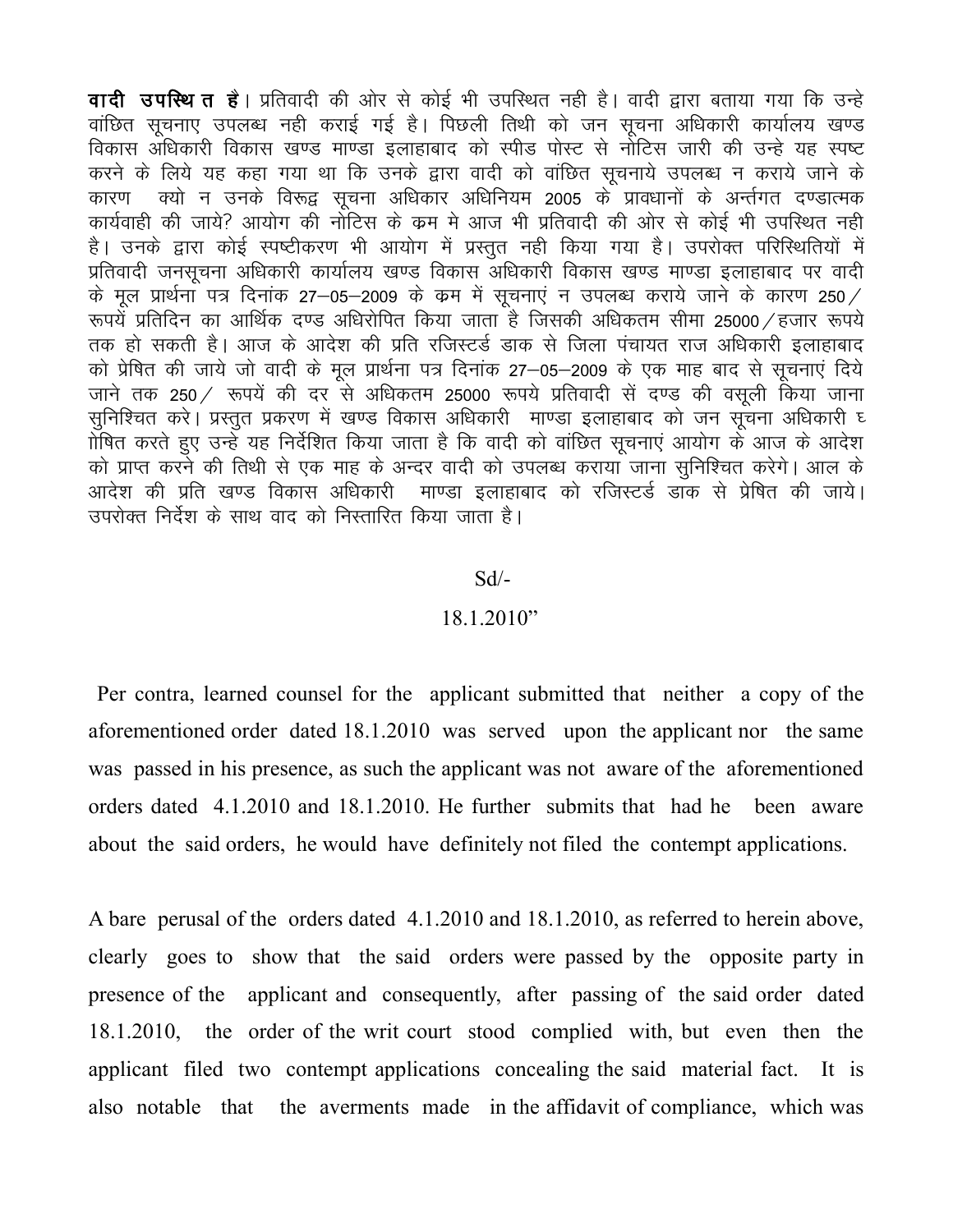filed on 21.9.2010, has not even been rebutted by the applicant by filing reply to the said affidavit. Failure of the applicant to file reply to the affidavit of compliance amounts to admission of the facts alleged in the affidavit of compliance , particularly the orders passed by the opposite party recording the presence of the applicant.

The aforementioned facts clearly go to show that a fraud has been played upon the Court by concealing the material fact that the orders dated 4.1.2010 and 18.1.2010 were passed by the opposite party in compliance of the order dated 26.11.2009 passed by the writ court in Civil Misc. Writ Petition No. 64204 of 2009. Filing of this kind of applications not only wastes the time of the court but also amounts to abuse of the process of the Court and as such the litigant is not required to be dealt with lightly.

In order to sustain and maintain sanctity and solemnity of the proceedings in law courts, it is necessary that the parties should not make false or knowingly, inaccurate statements or misrepresentation and/or should not conceal material facts with a design to gain some advantage or benefit at the hands of the Court, when a Court is considered as a place where truth and justice are the solemn pursuits. If any party pollutes or attempts to pollute the purity of the fountain of justice and thus commits a serious wrong to the court and to the society as a whole of which it is not desirable and indeed is dangerous to take a lenient view.

In view of what has been discussed above and considering the submissions made by the learned counsel for the parties and perusing the materials available on the record , in order to meet the ends of justice, I am of the opinion that imposition of costs would meet the ends of justice which I quantify to be Rs. 50,000/-( Rupees fifty thousands only) .